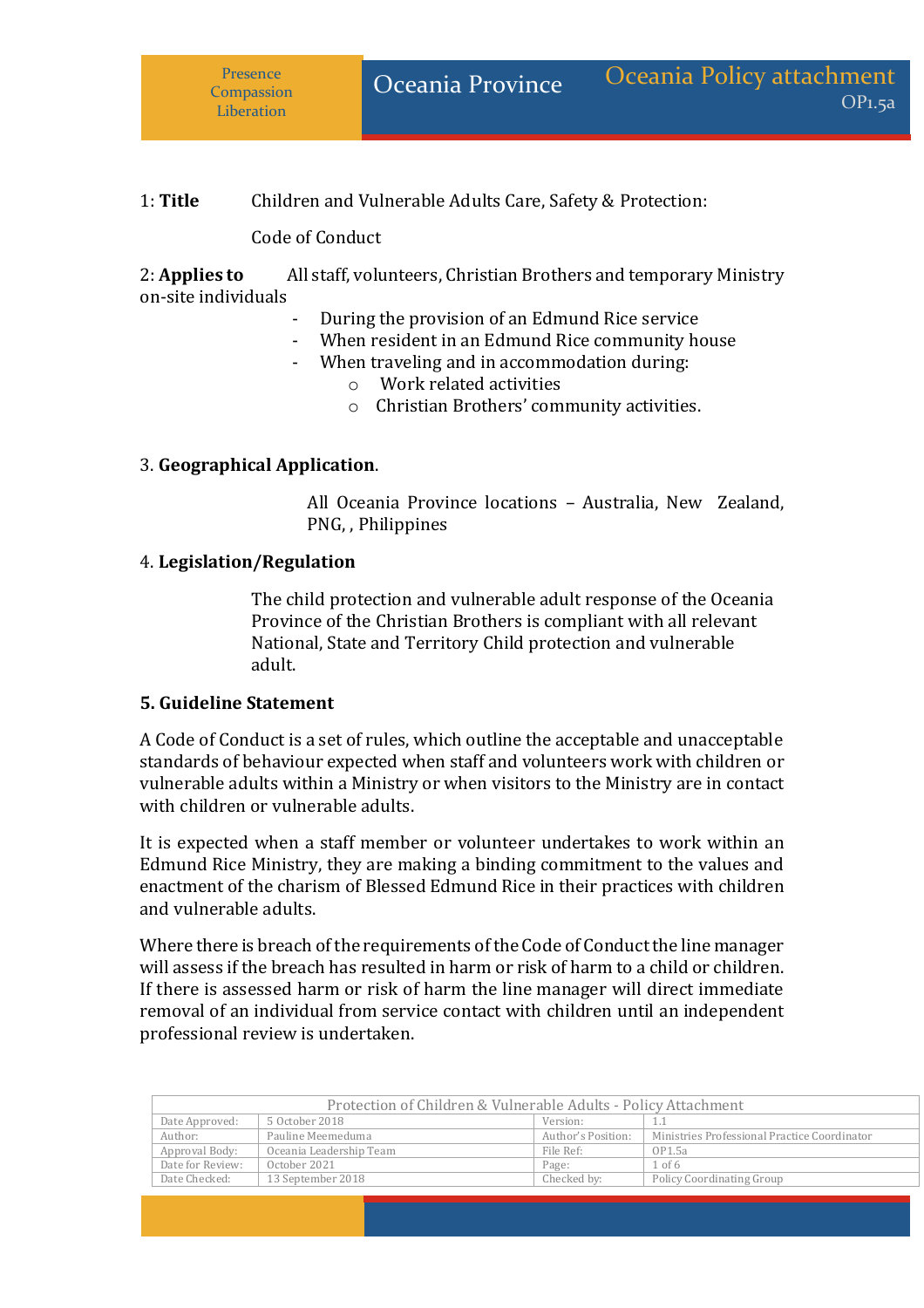The Code of Conduct is based upon the values derived from the Edmund Rice Charism, from the UN Convention on the Rights of the Child, and from the UN Convention of People with a Disability.

Edmund Rice Ministries commit to service for children and vulnerable adults, as this reflects an actualisation of a belief about 'God's presence in all children and vulnerable adults', Ministry staff, volunteers and visitors commit to:

- The service organisation being child and vulnerable adult safe through:
	- o *Zero tolerance* of activities which either impede the appropriate care of children or vulnerable adults or which result in children or vulnerable adult's abuse or risk of abuse.
	- o Implementation of a *risk-management* approach to the delivery of services to reduce the likelihood of harm to children or vulnerable adults.
	- o *Whole community* responsibility for the care, safety and protection of children and vulnerable adults.
	- o *Children and vulnerable adults' rights* approach to Ministry service provision, which recognises the interests of children and vulnerable adults as separate from, yet actualised through family, community and society.
	- o *Competency-based* approach to staff/volunteer recruitment, appointment, performance evaluation and performance monitoring.
	- o *Capacity-building* approach to empowering local staff and communities to provide for and to strengthen the care, safety and protection of children and vulnerable adults.
- Enhance the capacity of communities to ensure all children and vulnerable adults are free from abuse and exploitation.
- Respect the right of children and vulnerable adults to develop and fulfill their potential as unique individuals in a developmentally, culturally and socially appropriate care, safety and protection environment.
- Ensure that children and vulnerable adults' care, safety and protection needs are most effectively met through strengthened and empowered positive family/kin, community and national networks.

### **6: Code of Conduct Responsibilities**

I Shall:

- 1. Respond to each child or vulnerable adult as a unique and possessing inate dignity
- 2. Have as my first priority the care, safety and protection needs of all children or vulnerable adults.

| Protection of Children & Vulnerable Adults - Policy Attachment |                         |                    |                                              |
|----------------------------------------------------------------|-------------------------|--------------------|----------------------------------------------|
| Date Approved:                                                 | 5 October 2018          | Version:           |                                              |
| Author:                                                        | Pauline Meemeduma       | Author's Position: | Ministries Professional Practice Coordinator |
| Approval Body:                                                 | Oceania Leadership Team | File Ref:          | OP1.5a                                       |
| Date for Review:                                               | October 2021            | Page:              | $2$ of 6                                     |
| Date Checked:                                                  | 13 September 2018       | Checked by:        | Policy Coordinating Group                    |
|                                                                |                         |                    |                                              |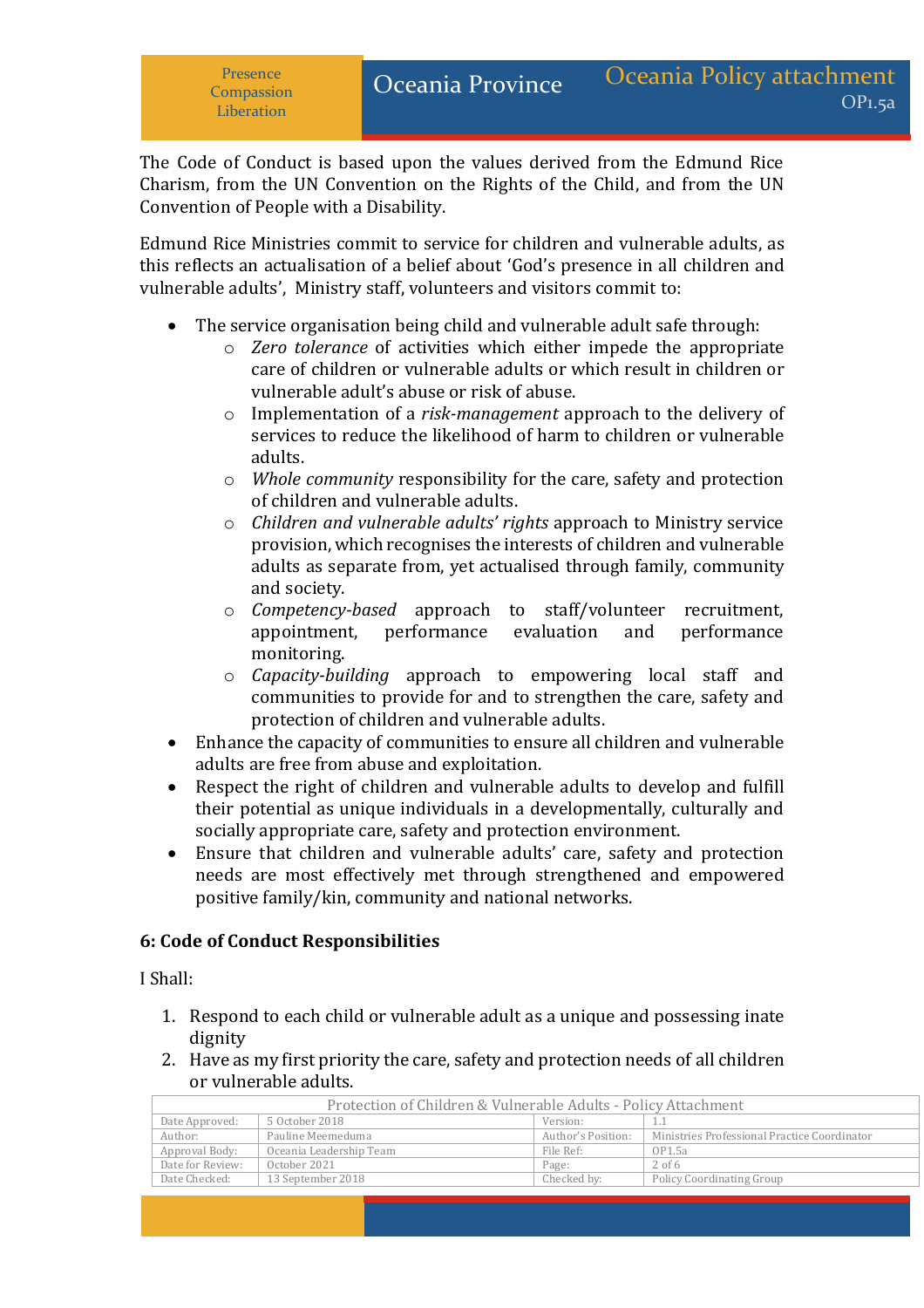**Compassion Liberation** 

- 3. Be alert to the vulnerability of certain groups of children or vulnerable adults or individual children or vulnerable adults to being isolated, bullied and hurt.
- 4. Interact with every child or vulnerable adult in a manner that demonstrates respect, dignity, integrity, empathy, understanding and patience.
- 5. Use positive reinforcement strategies of encouragement, praise and reward to support and guide children and vulnerable adults.
- 6. Model socially appropriate adult behaviour towards children and vulnerable adults that reflects the capacity to listen to, understand and be respectful towards others.
- 7. Ensure where there is physical contact with children or vulnerable adults, I will conduct myself in a manner that is caring and engaging but that is respectful of a child or vulnerable adult's physical, psychological and emotional well-being and is respectful of cultural traditions and understandings.
- 8. Physically restrain a child or vulnerable adult only when there exists a danger to the child or to other children or adults, and which follows the Oceania Province restraint guidelines.
- 9. Ensure when in the presence of a child or vulnerable adult the area is visible to other adults, or another adult is in physical proximity.
- 10. Maintain conditional confidentiality about information known about a child or a vulnerable adult.
- 11. Comply with the principles and standards of child and vulnerable adult protection laws.
- 12. Be vigilant and attentive to any harm towards a child or vulnerable adult through listening carefully to a child or vulnerable adult's possible disclosure of harm or through paying attention to any signs a child or vulnerable adult may be experiencing harm or be at risk of harm.
- 13. Immediately report to a supervising manager any child or vulnerable adult maltreatment concerns or allegations in accordance with Ministry reporting guidelines and procedures.
- 14. Always be aware of my individual role as a staff member or volunteer to contribute toward the developmental care, safety and protection of children and vulnerable adults by fulfilling my contracted employment or volunteer or on-site volunteer duties.

### I Shall Not:

15. Engage with or contribute toward involving children or vulnerable adults in any form of participation, active or passive, in sexual activities where the child is under the age of consent or the vulnerable adult cannot give empowered and informed consent

| Protection of Children & Vulnerable Adults - Policy Attachment |                         |                    |                                              |
|----------------------------------------------------------------|-------------------------|--------------------|----------------------------------------------|
| Date Approved:                                                 | 5 October 2018          | Version:           | 1.1                                          |
| Author:                                                        | Pauline Meemeduma       | Author's Position: | Ministries Professional Practice Coordinator |
| Approval Body:                                                 | Oceania Leadership Team | File Ref:          | OP1.5a                                       |
| Date for Review:                                               | October 2021            | Page:              | $3$ of 6                                     |
| Date Checked:                                                  | 13 September 2018       | Checked by:        | <b>Policy Coordinating Group</b>             |
|                                                                |                         |                    |                                              |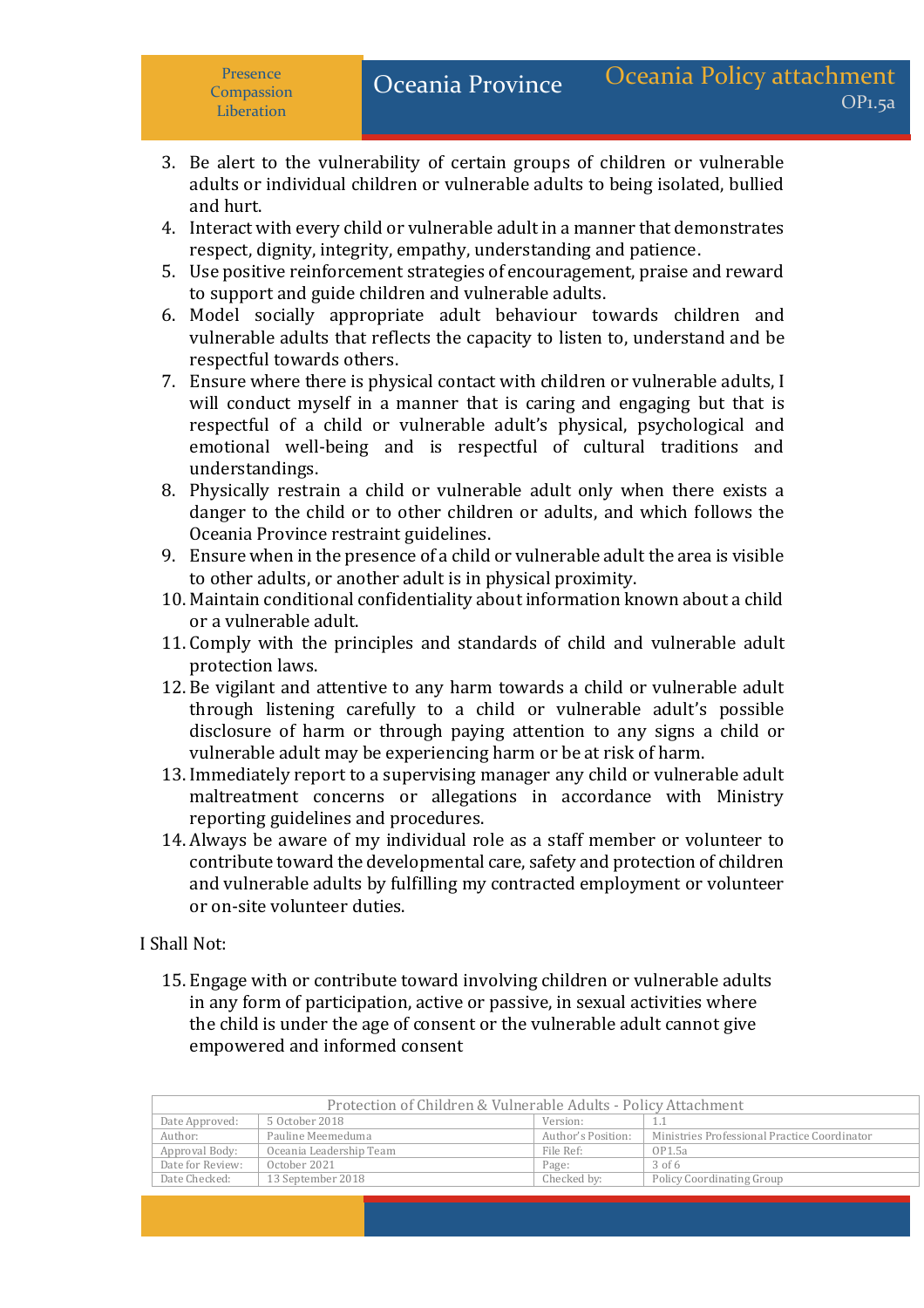**Compassion Liberation** 

- 16. Invite unaccompanied child (ren) or vulnerable adult(s) into my organisational residential accommodation unless there is immediate injury or risk to life
- 17.Sleep close to an unaccompanied child or vulnerable adult, unless absolutely necessary and if permission is obtained from a supervisor and where possible a supervising adult is present.
- 18. Utilise children or vulnerable adults for domestic labour (paid or unpaid), which interferes with their educational and recreational activities and places them at risk of injury or harm.
- 19. Take gifts/money/services from individuals receiving Ministry services as a condition of my fulfilling my Ministry duties.
- 20. Obtain photographic images that exploit or degrade children or vulnerable adults. [See Guideline on Taking and Use of Images]

# **7. Breaches of this Code of Conduct**

Alleged breaches of this Code of Conduct by personnel will result in the person being stood down pending an investigation. Should an allegation be substantiated, irrespective of actions that might be taken by third parties, this can result in, but is not limited to disciplinary action, and/or dismissal.

In some States and Territories, notification to an external agency in some circumstances is mandatory, and depending upon the outcome of investigations and the decisions of these agencies, could result in criminal charges being laid.

# **8. Definition of Terms**

*Child*- means a person under the age of 18 years.

*Child Maltreatment*- encompasses acts which result in the (1)abuse and the (2) neglect of children (World Health Organisation [W.H.O]-

*Child Protection –* refers to an area of service provision, which is aware of and responsive to the risks of children being harmed and how services [Government or Non-Government] may respond to these risks.

*Children's Services Standards Coordinator (CSSC*) – this position within the Oceania Province of the Christian Brothers oversees children's services standards and child protection responses within Ministry services. The position is intended to provide within the Province, professional independence and expertise when

| Protection of Children & Vulnerable Adults - Policy Attachment |                         |                    |                                              |
|----------------------------------------------------------------|-------------------------|--------------------|----------------------------------------------|
| Date Approved:                                                 | 5 October 2018          | Version:           | $1.1\,$                                      |
| Author:                                                        | Pauline Meemeduma       | Author's Position: | Ministries Professional Practice Coordinator |
| Approval Body:                                                 | Oceania Leadership Team | File Ref:          | OP1.5a                                       |
| Date for Review:                                               | October 2021            | Page:              | $4$ of 6                                     |
| Date Checked:                                                  | 13 September 2018       | Checked by:        | Policy Coordinating Group                    |
|                                                                |                         |                    |                                              |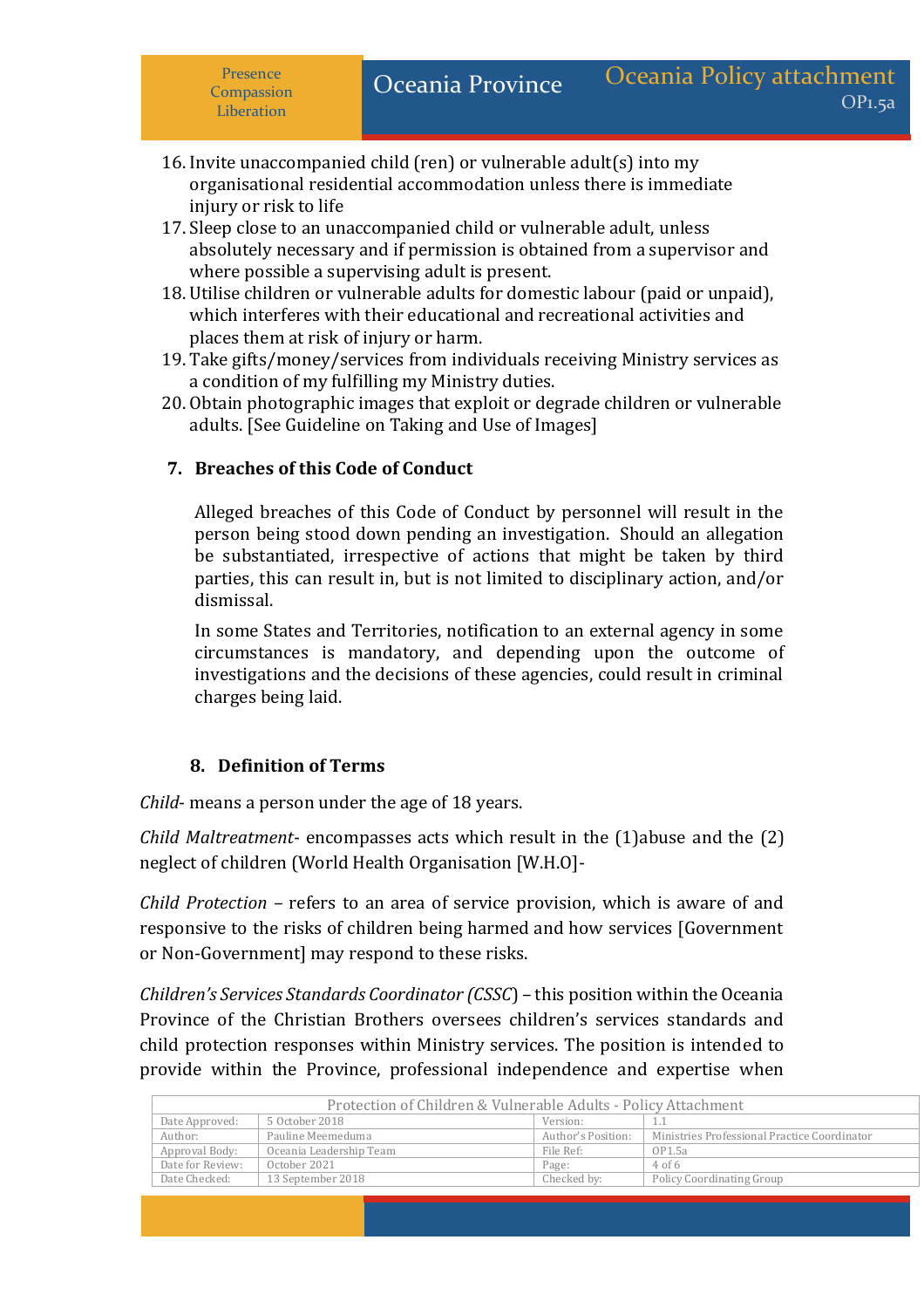OP1.5a

responding to child protection reporting, assessment and decision making, based upon professional practice standards and the best interests of the child.

*Christian Brother* – refers to a member of the Congregation of the Christian Brothers

*Duty of Care –* refers to the ethical principle as affirmed in common law, which requires individuals to act with an awareness of and responsiveness toward the care needs of another person [whether a child or adult}.

*Mandatory Reporting –* refers to the requirements in certain national, state or territory jurisdiction, whereby all citizens or specifically identified professionals [doctors, teachers, social workers, nurses, psychologists] are required to report all 'reasonable suspicion' of child maltreatment or specifically identified acts of maltreatment.

*Oceania Province-* refers to the organisational body responsible for the standards of Ministry services for children.

*Reporting Officer (RO)* refers to the 'on-site' adult who has been delegated responsibility *to* receive initial notification of a Child Protection concern and who has undertaken training and passed the assessment requirement.

*Staff*- refers to all paid employees of Edmund Rice Ministries, which is inclusive of paid religious staff.

*Statutory Child Welfare/Child Protection Department* – refers to a Government mandated organisation, which has defined authority under legislation [Child Welfare Act], to provide for and respond to the care, safety and protection needs of children. This mandate is inclusive of working with children, their families, extended family and community.

*Statutory Requirements*- refer to the laws, which define the mandate of child welfare and protection within the jurisdiction and the identified responsibilities of designated professional groups and members of the community in relation to the response to child maltreatment allegations relating to a child's well-being.

*Volunteer* - the term volunteer refers to all approved non-paid participants in Edmund Rice Ministries, which is inclusive of religious staff.

V*ulnerable adult*- is a person 18 years or older who does not have sufficient functioning capacity, either temporarily or permanently, to:

Protection of Children & Vulnerable Adults - Policy Attachment Date Approved: 5 October 2018 Version: 1.1 Author: Pauline Meemeduma Author's Position: Ministries Professional Practice Coordinator

Date Checked: 13 September 2018 Checked by: Policy Coordinating Group

Make decisions about and to direct the conduct of their own life in key

Approval Body: Oceania Leadership Team File Ref: 0P1.5a<br>Date for Review: October 2021 Page: 5 of 6

Date for Review: | October 2021